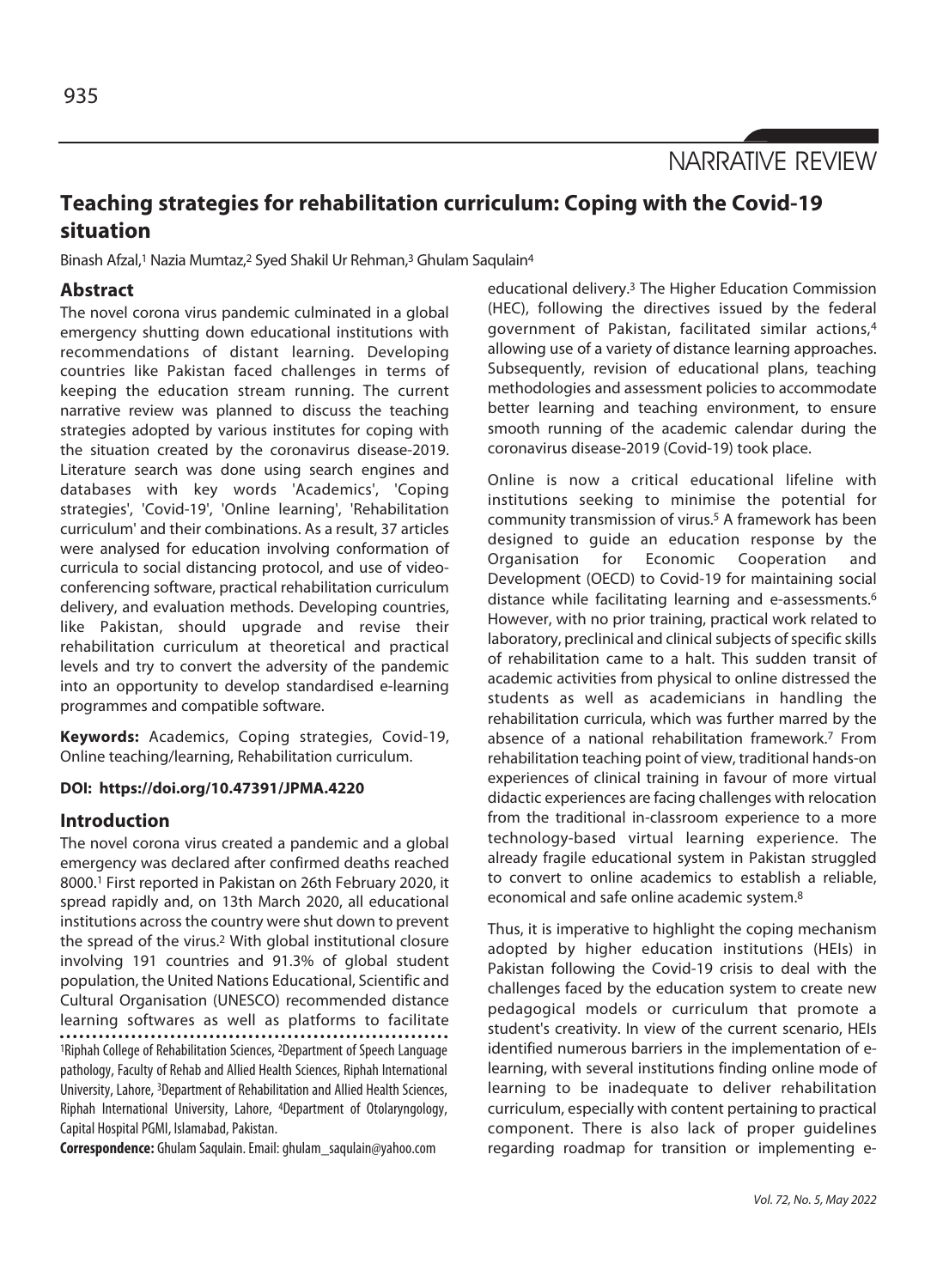learning in these challenging times.

The current narrative review was planned to discuss teaching strategies adopted by various institutes for coping with the situation created by Covid-19. This review is of great importance due to the dearth of literature on the subject from Pakistan<sup>9</sup> and the fact that it can invoke debate on the pros and cons of possible coping mechanisms and help improve the future of rehabilitation curriculum delivery.

To meet the objective, publications of the last 16 years from June 2005 to June 2021 were searched using key words 'Academics', 'Coping strategies', 'Covid-19', 'Online learning', 'Rehabilitation curriculum' and a combination of words using Boolean operators 'AND' and 'OR'. Data was searched using search engines, like Google and Science Direct, as well as databases, like Medline. Two reviewers scrutinised the literature for relevance to the research objective.

A total of 300 articles and publications were identified. Screening excluded 150(50%) duplicate articles as well those that were either irrelevant or not in the English language. Finally, 37(12.33%) articles were abstracted and



**Figure:** Preferred Reporting Items for Systematic Reviews and Meta-Analyses (PRISMA) flow-chart.

used for literature review (Figure-1). Since the review did not involve human subjects and interventions, ethical approval was not required.

Literature revealed that before the first case of Covid-19 was diagnosed, technological innovations had already begun to change education, to rethink, re-visualise and reinvent the environment of learning, with availability, exposure and speed of internet-based computer technology.10 In Covid-19, a holistic approach was mandated with the introduction of centralised management system to ensure trust and proper sharing of the required information with the safety of learners, employees and patients even if they were standardised to avoid contamination, proper trusted information dissemination and to ensure quality of learning.11

Many universities replaced traditional classrooms with flipped classrooms. According to Hew & Lo, compared to conventional lectures, good learning outcomes were possible for students in the flipped classrooms<sup>12</sup> where, instead of just memorising, students could think and reason critically using their cognitive skills in online sessions.13 Hence, online learning, as well as web-based programmes can all be used effectively regarding

rehabilitation curriculum. The field of eleaning is versatile which can be utilised synchronously as well as asynchronously to mimic a live classroom, being easy to access, budget-friendly and flexible in application.14 Covid-19 has provided developing economies, like Pakistan, a chance to convert from conventional education to an online system.8 A local study during the Covid-19 pandemic revealed convenience was felt by 58.5%, and acceptance of the concept of online education by 65.6% of faculty members, and 66.9% students were attentive during online education,<sup>15</sup> indicating that online learning was a feasible option in the long run.

## **Education**

According to a study, pre-clinical training should engage students from simple knowledge to clinical problemsolving approach, and, hence, Covid-19 made educators conform the curricula to the social distancing protocols with a problem-solving approach,16 adopting a student-centred approach which should engage students in clinical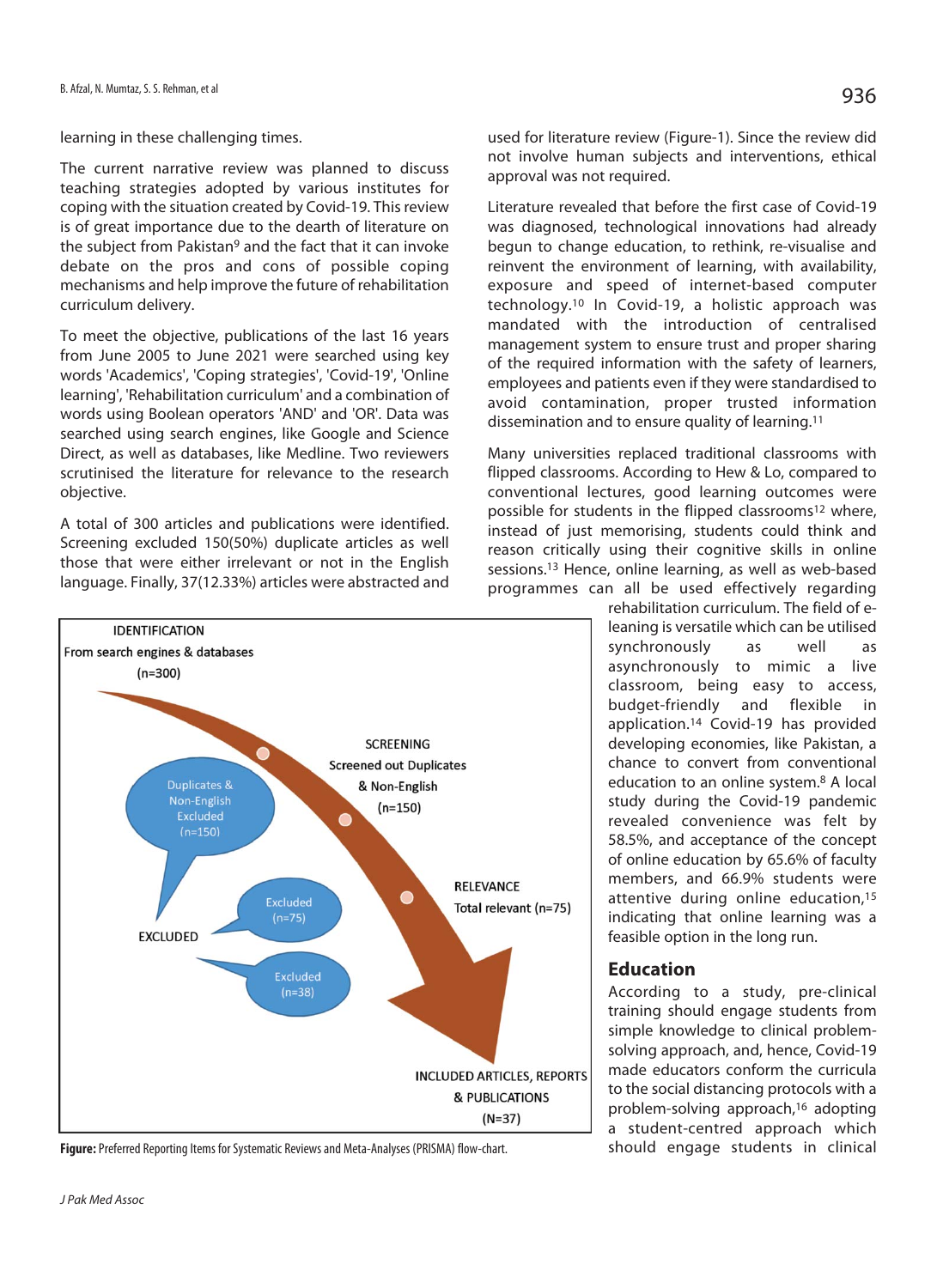problem-solving, and provide the true essence of learning. This can be achieved in class discussions, improving clinical problem-solving skills, integrating their previous knowledge with the present clinical scenario and by guiding them as and when required. During conventional classroom lectures, teachers are usually unable to point out and explain the deficit in critical reasoning. By giving the whole time to the lecture, we are just misusing the proficiency of the teacher and also hindering the process of evidence-based learning. This is evident from the fact that online problem-solving technique was utilised by a Chinese medical institution which proved beneficial and became popular, illuminating a ray of hope for difficult and hard times. The world is still waiting to see what this tough time of the Covid-19 pandemic will bring for the medical field in the near future.17

Skill-based learning along with already known steps for achieving success have completely changed the process of assessment with syllabus of Basic Sciences reduced to 12-15 months in many medical schools with more time assigned to the site of care and assessment, thus shifting from time spent at the site to proven competencies.18 By using the right analytical methods, online classrooms can help acquire maximum knowledge by utilising the extensive study material and other relevant data present on the internet, which was never possible in conventional classrooms, with video-conferencing softwares like Zoom, BlueJeans and Microsoft (MS) Teams having replaced face-to-face classes.19

## **Practical Rehabilitation Curriculum Delivery**

In rehabilitation curriculum, like medical curriculum, the most important part is the practical course work. Simulator-enhanced education was on the cards in the pre Covid-19 era in the field of rehabilitation.20 During online learning, hands-on practice can be done virtually by using different softwares, like Virtual Blades, but in some courses there is difficulty in the applicability of this virtual practice. Discussions can enhance learning and improve communication skills and relations with the fellows and mentors. Other than verbal discussions, different virtual softwares, like Kahoot! Mentimeter and Quizizz (games), can also be used for interaction purposes. Also, rehabilitation education online has been found to be feasible and has received a boost following the Covid-19 pandemic.21 But in Pakistan, undergraduate rehabilitation students need to have physical spaces for practice till the availability of reliable virtual reality (VR) platforms and simulators.

The advancement in the VR technology has led to the

creation of multiple opportunities for healthcare (HC) education. VR is a strong tool for specific learning objectives in HC, but success lies in embedding them into the curricula, allowing the sharing of similar clinical experiences.22 Being a promising tool, VR has previously been used in experimental work.23 Since the VR technology is a source of constant and consolidated feedback for the users, it makes them feel as if the situation was real. With technological advancements, it has now become possible for the students to virtually feel the texture of body tissues. Also, skills like fine movements of hand are improved among doctors and surgeons during operating procedures incorporating VR.24 Investment is required in order to incorporate this technology in the curriculum. A study reported an evaluation of evidence-based learning programme in Taiwan, based on mobile and flipped classrooms, and revealed good results in knowledge, skills as well as selfefficacy.25 Hence, effectiveness of this technology is undeniable and can be a game-changer in the near future that will make distant learning more productive and impactful during the period of the pandemic and in successive years.26 Another study reported improved results for students in rehabilitation curricula with simulated standardised cases for skill development in musculoskeletal assessments and treatment.27

Hence, it is the responsibility of medical and rehabilitation faculty to devise innovative teaching methodologies that will help the students in developing clinical skills.

## **Evaluation**

Some institutions have now opted for online assessments based on multiple choice questions (MCQs). Now we have different online options for assessing the students, each with their own pros and cons. For instance, Google Forms is good for evaluation using MCQs, while learning management systems (LMS) include Moellim, Moodle, A Tutor, Dokeos and Olat.28 This, in fact, has improved the evaluation system with minimised possibility of cheating by techniques like altered question sequence for each student. Some online supervision options are also in use, but these softwares are very expensive.

A paradigm shift in evaluation methodology has taken place in medical education. These include asynchronous methodologies, like assignments involving critical thinking as well as ability to solve problems, and evaluation portfolio, which is actually evidence of tasks conducted by the student with reflection to assess skills. On the other hand, synchronous evaluation, which is online, real-time evaluation including MCQs, open-book evaluations to see the ability of candidates' cognitive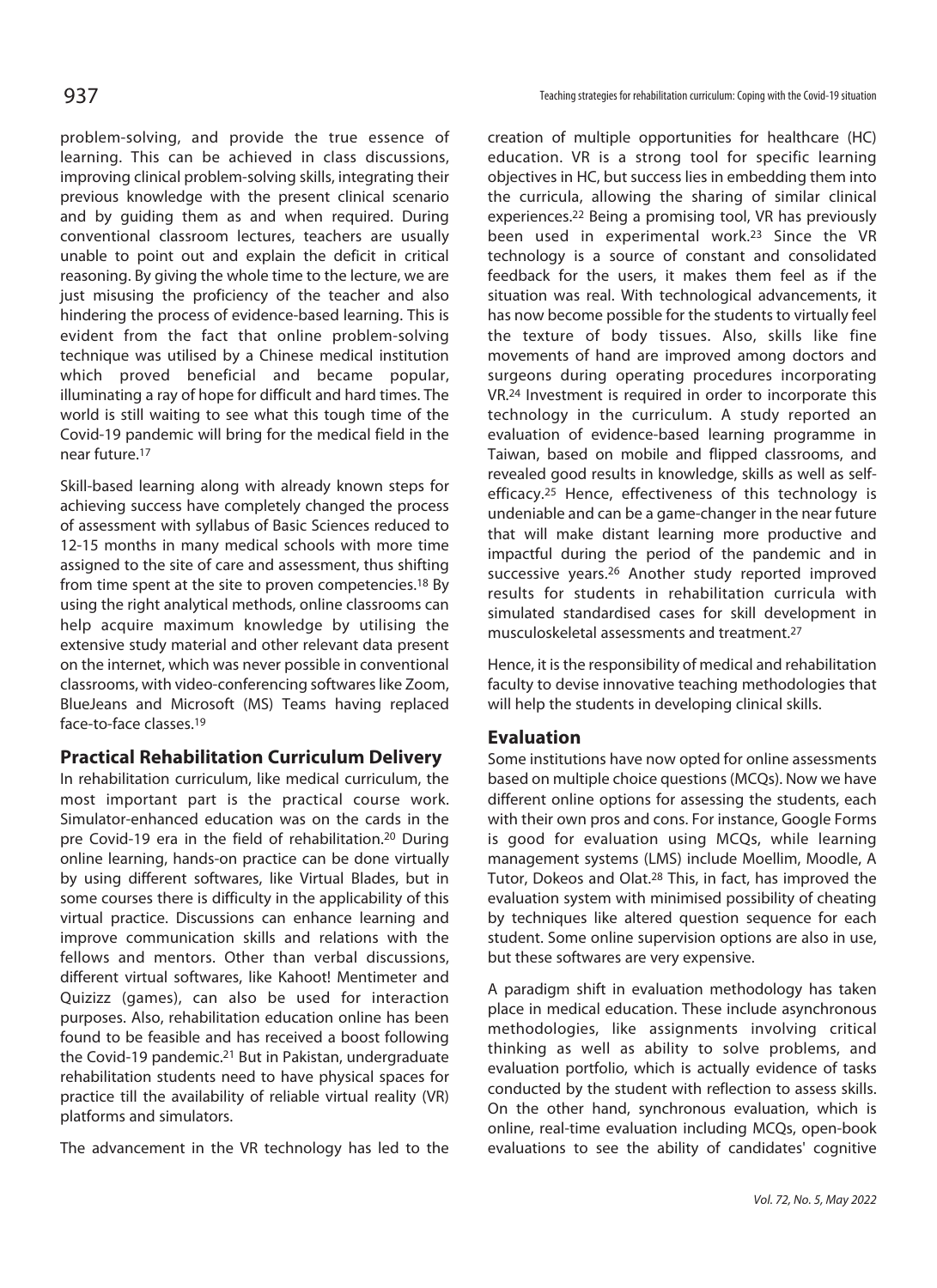skills, including critical thinking and creative skills, objectively structured evaluations, including practical as well as clinical evaluation applied online via LMS and viva etc.29

Even before the pandemic, most of the institutes in the United States were delivering education through online sources, while, with the exception of a small number of information technology (IT) institutes, Pakistan could not make much progress in the field of e-learning. During the pandemic, maintaining the educational activities became a challenge for educational institutions, with distance learning being the only reliable option. Zoom and MS Teams are now being used for e-learning by many universities in Pakistan, with most colleges and schools using recorded video lectures, WhatsApp, Facebook Live and YouTube as sources of distance learning due to lack of trained IT and teaching staff.

While platforms like Moodle are commonly used by educational institutions internationally, few Pakistani medical institutions have utilised it<sup>9</sup> owing to barriers like electricity and network problems as well as financial issues being faced by developing countries, like Pakistan and Bangladesh. As such, e-learning is a challenge for students who live in villages, resulting in a large number of students who could not effectively pursue their educational goals during the pandemic.30

During this pandemic, medical and allied education is more affected because the teaching staff is not trained for online education in Pakistan, meaning unavailability of IT facilities and trained staff.31 The government of Pakistan is trying its best to develop e-learning programmes with the Virtual University, sponsored by the government. A consolidated form of classroom environment and online learning experience is provided by this institute.32 In order to make online education effective in the country, teachers should undergo training courses. These free online platforms and resources are also helpful in learning about different online student evaluation procedures.<sup>33</sup> Institutes that are already delivering effective online education and experienced IT and medical teaching staff should guide those facing problems in online education.

In this era of modern technology, students can be evaluated academically by using different online platforms.28 Educational institutions should develop IT departments and have the teaching staff trained. These universities can also use cost-effective and free-of-cost software, like Moodle.34

To prepare for each critical situation before its happening is the main lesson which we have learnt from the Covid19 pandemic. Low-income countries, like Pakistan, are facing challenges like deficient faculty training, connectivity problems, online assessments, lack of institutional support as well as difficulty in recognising the dynamics of education provided online.35 It is the need of the hour to update our medical and allied educational system, including rehabilitation. Rehabilitation students need technological help to convert to online learning with online relevant therapeutic sessions designed innovatively to cater to the reduction in practical training sessions.36 Teachers should adopt IT technologies keeping in view students' exposure to improved learning.37 Higher education institutes must dedicatedly develop their own IT departments. Costeffective student and teacher-friendly softwares and internet can improve and elaborate the standard of elearning.

#### **Conclusion**

Educational institutions, under the umbrella of the HEC, in Pakistan used different coping mechanisms to deliver rehabilitation curriculum. Lack of VR and simulators is one of the hurdles in the way. For evaluations also, various online assessment techniques have been adopted. The government as well as health educationist and institutions should upgrade and revise the rehabilitation curriculum at theoretical and practical levels, and must try to convert the adversity of Covid-19 into an opportunity to develop standardized e-learning programmes and softwares to ensure a practical training environment.

**Disclaimer:** None.

**Conflict of Interest:** None.

**Source of Funding:** None.

#### **References**

- 1. Spinelli, A. Pellino G. COVID-19 pandemic: perspectives on an unfolding crisis. Br J Surg 2020; 107: 785-7.
- 2. Nasir N, Habib K, Khanum I, Khan N, Muhammad ZA, Mahmood SF. Clinical characteristics and outcomes of COVID-19: An Experience from a tertiary care center in Pakistan. J Infect Dev Ctries 2021; 15: 480-9.
- 3. Setiawan AR. Scientific Literacy Worksheets for Distance Learning in the Topic of Coronavirus 2019 (COVID-19). [Online] 2020 [Cited 2021 May 22]. Available from: URL: ttps://edarxiv.org/swjmk/
- 4. Ali A, Ramay MI, Shahzad M. Key Factors for Determining Student Satisfaction in Distance Learning Courses: A Study of Allama Iqbal Open University (AIOU) Islamabad, Pakistan. Turkish Online J Distance Educ 2011; 12: 114-27.
- 5. Murphy MPA. COVID-19 and emergency eLearning: Consequences of the securitization of higher education for postpandemic pedagogy, Contemp Secur Policy 2020; 41: 492-505.
- 6. Kuppers B, Kerber F, Meyer U, Schroeder U. Beyond Lockdown: Towards Reliable e-Assessment. In: Igel C, Ullrich C. Bildungsräume 2017, Gesellschaft für Informatik, Bonn, 2017; pp 191-6.
- 7. Mumtaz N, Saqulain G, Mumtaz NM. National Rehabilitation